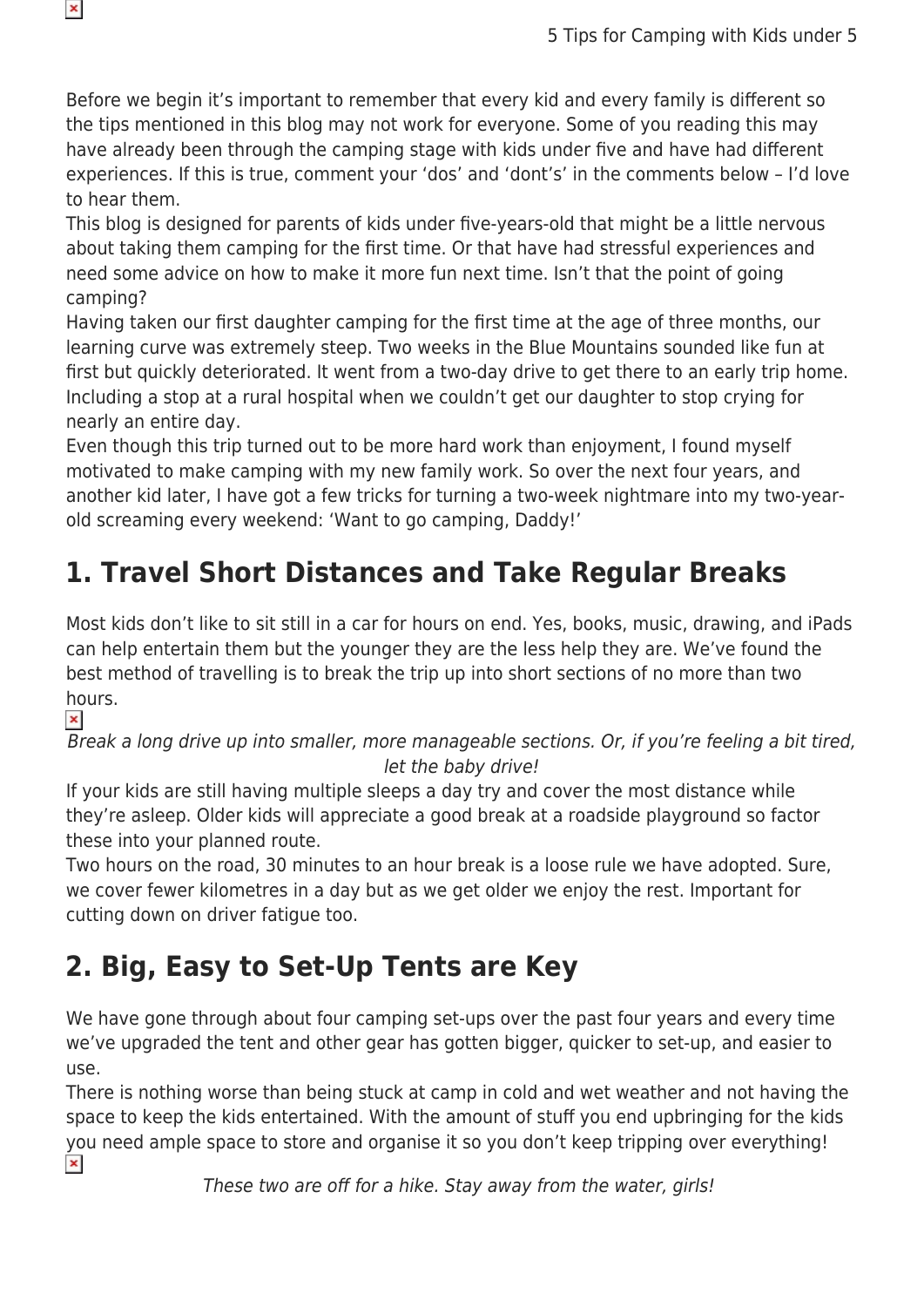Let's face it, roughing it in remote locations tends to slow down a bit when the kids come along. Rugged out of the way locations are replaced by caravan parks with jumping pillows, pools, and playgrounds. It's nice to maintain a bit of privacy by having a large tent so you can get changed or have a space to chill out.

#### **3. Invest in a Porta Potti**

Once the kids start toilet training having your own toilet becomes a huge advantage. Running across the campground with your three-year-old that has a 'number two' halfway out isn't doing any favours to the enjoyment of your camping trip!

The convenience of having a [portable chemical toilet](https://www.snowys.com.au/thetford) around the side of your tent can't be overestimated.

 $\pmb{\times}$ 

 $\pmb{\mathsf{x}}$ 

Kids get to learn about and experience things when camping that they just can't at home or in the classroom.

Unfortunately for us, toilet training has been an extremely difficult process. Our now-fouryear-old still struggles to get through the day in the same set of clothes. However, our **[Porta](https://www.snowys.com.au/thetford)** [Potti](https://www.snowys.com.au/thetford) changed this. The novelty of using a new, funny looking toilet meant she wanted to go every hour or so. Which we didn't mind as it was our daughter's first week without an accident.

What was even better was the toilet belonged to my parents. When the little voice cried, 'I need to use the potty!' we sent her off to the caravan for grandma and granddad to deal with!

## **4. Glow Stick Night Lights**

My four-year-old ended up with a night light when she graduated to her 'big girl bed'. This was to help her if she woke up in the middle of the night. She could find her toys or blanky or water bottle and get herself back to sleeping without calling for us.

We found out the hard way how much she needed this when out camping. So my wife came up with a brilliant idea – glow sticks! Not only are glow sticks fun and something for the kids to play with when it gets dark, but hanging a couple in the tent above their heads gives them enough light to see if they need to without keeping them awake.

They've worked brilliantly and it's probably the best tip I can give for getting the kids to sleep. That way you can enjoy a glass of wine around the campfire and enjoy the moment.

## **5. Swags – The Perfect Bed for Kids**

One of the most frequent questions I get asked at Snowys is what bedding to we recommend for young kids. When still in a cot back home, our kids used a port-a-cot with blankets when camping. An extra blanket would be draped over the top to keep in the dark and to stop us from disturbing the little one when we got into bed.  $\pmb{\times}$ 

An extra set of hands when camping with the kids always comes in handy. Once in the 'big girl bed' at home, the four-year-old started sleeping in a swag when